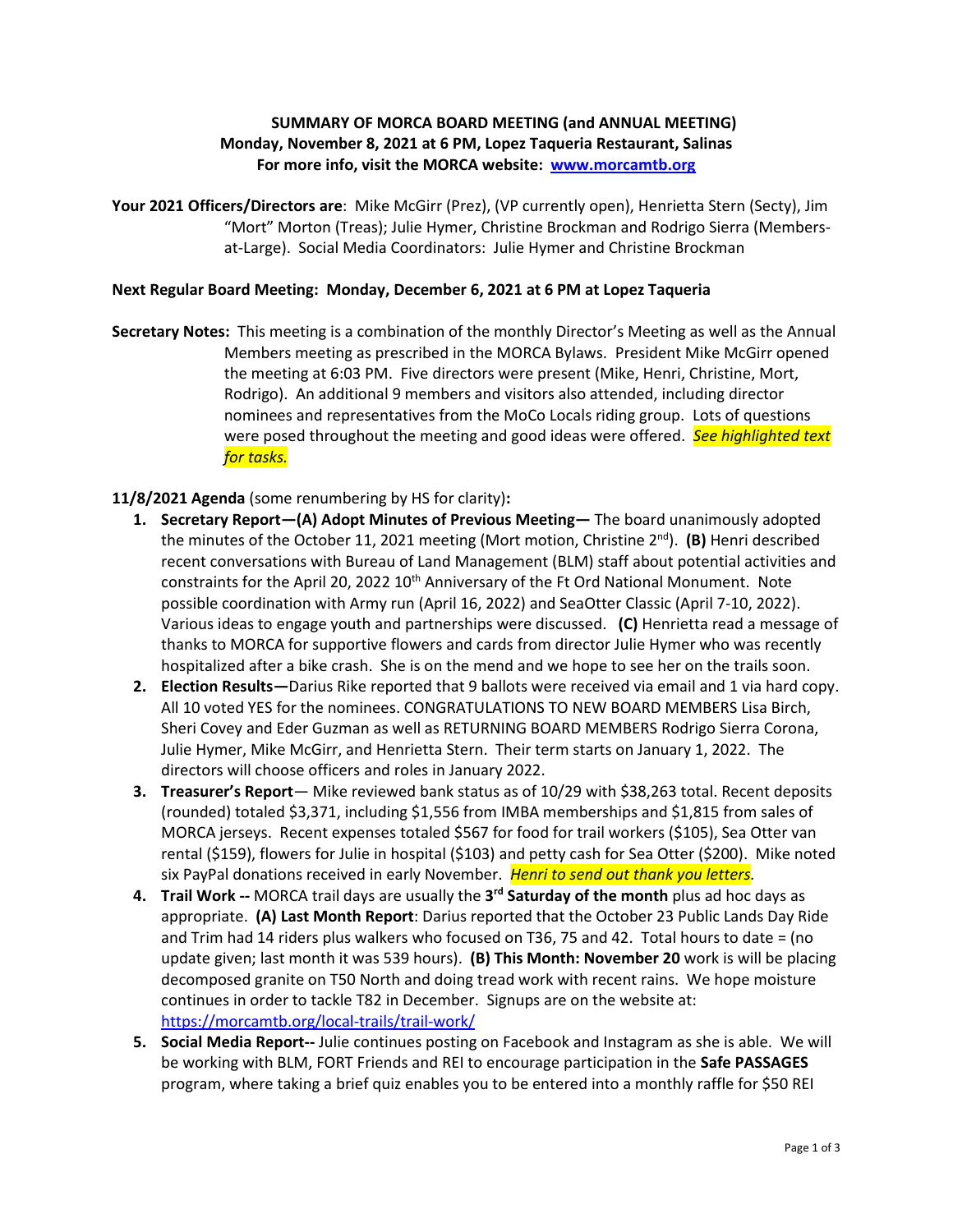gift certificates. From previous, *Darius to follow up on Facebook posting rules. Henri, Mike and Julie to work on Frequently Asked Questions for the website.* 

- **6. Sea Otter Classic (SOC) Report (October 7-10, 2021). Note next year SOC is April 7-10, 2022**.
	- *A.* **MORCA Booth**—Christine and Mike described booth logistics/attendance and were generally pleased. Expenses were \$672 total and donations were \$911. Thank You Iconic Sportswear for the donated sunsleeves. We can use posters again next year.
	- B. **Dual Slalom** Thank You Ken Howat for coordinating all the volunteer logistics. We will receive a grant of \$1750 for our cumulative volunteer hours. Thanks Volunteers!!
- **7. MORCA Jersey—**MORCA member cost is \$75. Friends of MORCA cost is \$85. There was no discussion of a possible tee-shirt.
- **8. President's Report-- (A) Membership**-- Mike indicated we have **128 active IMBA members** and about 800 Facebook followers. **(B) IMBA—** IMBA is conducting a membership drive in October. If you haven't renewed, please do now! **(C) Governance— Adopt Draft 2022 Budget at Annual Meeting.** Mike walked through a draft budget he prepared, based on income and expenses to date in 2021 and potential action in 2022. The new board will likely amend based on priorities set in early 2022.(**D) Porta-Potties at 8th&Gigling trailhead--** Mike described his conversations with County staff and potential cost of \$10,000 per year for one ADA and one regular potty. County staff appears supportive of the need for some facilities. Mike described the concept of a one-year demonstration project and fund raising/grants needed, hopefully leading to the County taking over in the long-term and building more permanent structures similar to Creekside Terrace. Eder and other MoCo Locals have contacts in the ag industry who could potentially help.
- **9. MORCA Social Rides**-- The next **First Saturday Ride** is on December 4. We have had great showings the past three months; thank you to MORCA members who have stepped up to help. **Wednesday evening afternoon rides** will remain informal. No night rides this year. We agreed to host a **Girls Rock Ride** on January 2, 2022 (tentative date) assuming they get needed permits.
- **10. Advocacy**—MORCA is working on several fronts to advocate for mountain bike community. Mike noted that the new CAMTB organization could potentially help us work more effectively with various local and state agencies to obtain new and improved access
	- A. **Marina Pump Track**—The city approved going to bid for this \$1.6 million project at Glorya Jean Tate Park! Completion of an asphalt pump track is hoped by late Summer 2022. Thank you to Darius for five years of effort on this!
	- B. **Toro Park/County**—Darius and Rodrigo (and Mike) regularly communicate with County staffer Bryan Flores. Darius reported on the Parks Commission hearing on access via Harper Canyon entrance and potential opening of a pedestrian gate. Cattle grazing is another issue.
	- C. **Palo Corona Backcountr**y— This area is not yet open to the public. MORCA has submitted a Trails Assessment Report and Addendum, with recommendations on a phased opening. We have not heard from Park District staff and will re-focus on this into 2022.
	- *D.* **Trail 60 Re**-**Route**—Trail 60 (The Beach) is a potential alternative to the heavily used Trail 50 North if made more rideable. No recent action. *Darius, John and Mort coordinate with BLM.*
	- *E.* **East Garrison-**Several mountain bikers participated in County "listening sessions." The County wishes to do a comprehensive master plan. Mountain bikers, disc golfers and Scouting reps encouraged the Supervisors to develop facilities via Prop 68 grant.
- **11. Calendar Review—Upcoming 2021 Dates** 
	- **-- November 20 at 8 AM—MORCA trail day**
	- **-- December 4 at 9 AM—First Saturday Ride**
	- -- **December 6 at 6 PM—Board Meeting**
	- **-- December 18 at 8 AM—MORCA trail day**
	- **-- January 2 at 9 AM—Girls Rock Ride sponsored by MORCA (tentative/confirm date)**